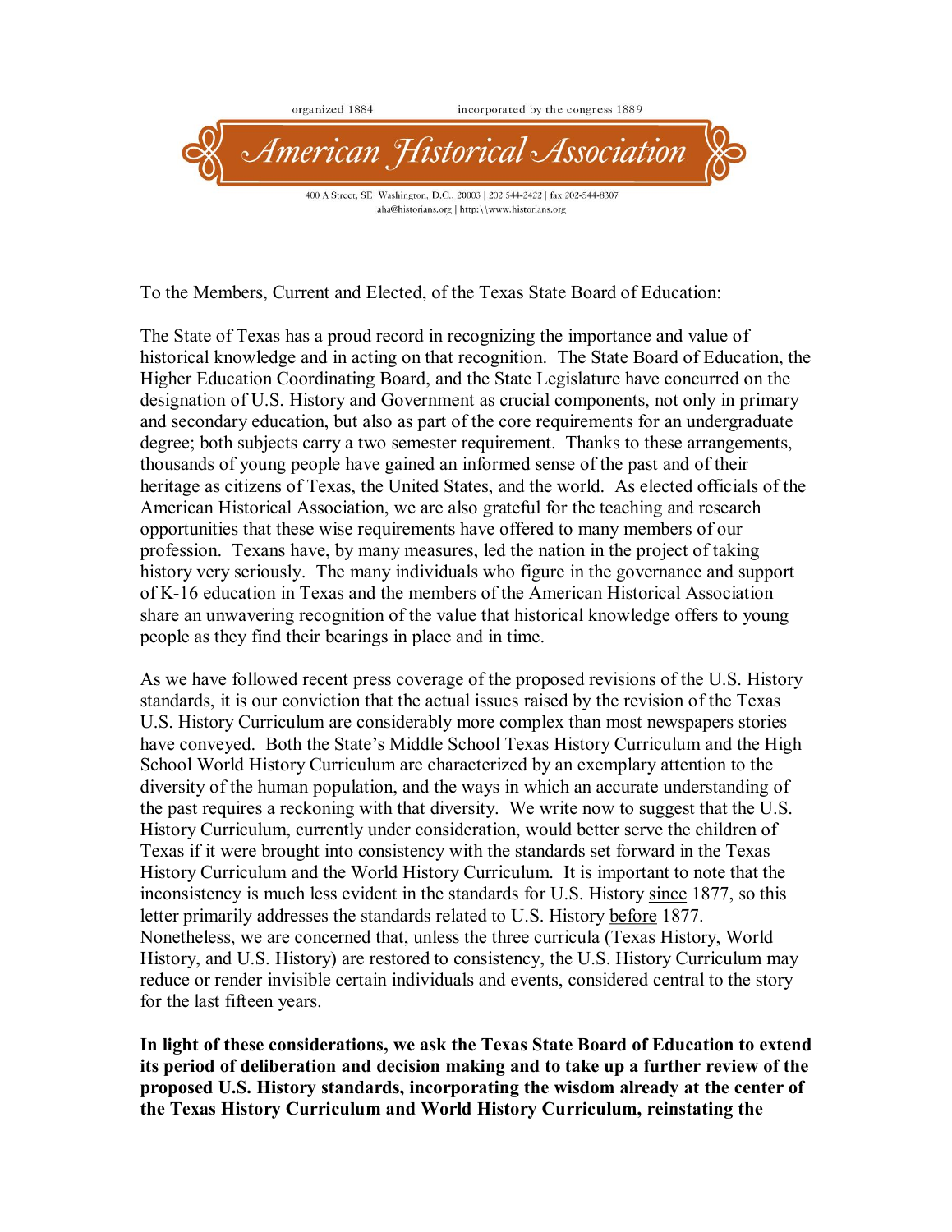## **consistency in these matters that an older generation owes to a younger generation. If there is anything that the American Historical Association could do to be helpful in this process of reconsideration, we will welcome the opportunity.**

The Texas History standards require teachers to guide students, working with primary and secondary sources, in the examination of "the rich cultural background of Texas" as they identify the different racial and ethnic groups that settled in Texas to build a republic and then a state. Emphasizing the study of "the full scope of Texas History," the standards call for an opening comparative survey of Native American cultures. Moving on to the "Age of Contact," students track the European explorations of Texas. In their study of the Spanish Colonial period, students learn about "the establishment of Catholic missions, towns and ranches."

The proposed U.S. History standards for the period before 1877 make a radical shift from the Texas History standards, almost entirely discounting the importance of human activity in North America before the British colonization of the Atlantic Coast. This reverses the major premises that guide the students' learning in middle school, and such a shift is sure to be disorienting and perplexing to them. Just as important, the U.S. history standards drop the Texas history standards' careful attention to the context of European settlement, and the thorough reckoning with the presence of Indian people and representatives of the various empires. While this omission raises considerations of fairness, there is a larger problem of historical accuracy. The complicated process that led to the creation of the United States involved a great range of people, ideas, and interests. To draw a comparison with science education, no curriculum in chemistry would be of much value to students if it made arbitrary selections and deletions among the elements to be studied; if the focus were to be on oxygen with hydrogen omitted, then students would be at a considerable disadvantage when it came to understanding water. The analogy applies directly to U.S. history: omit the key elements of Indian, Spanish, African, and Mexican people's presence and actions, and the resulting history will not qualify for the adjective accurate. Thus, bringing the proposed U.S. History standards into a direct relationship with the current Texas History standards would not only bring clarity and consistency to hundreds of classrooms, it would also provide a firmer foundation for a more accurate knowledge of American history.

We make the same case for the reinstating of consistency between the U.S. History Curriculum and the High School World History Curriculum. Like the Texas History standards, the World History standards reckon with the importance and diversity of Indian civilizations, the long and complex history of European exploration and expansion, and the complicated history of the Atlantic slave trade. Thus, we repeat our earlier request: that the U.S. History Curriculum be brought into consistency with the standards laid out in the World History Curriculum.

We add one additional proposal. Much of the recent public discussion of the proposed U.S. History standards has hinged on the meaning of two important terms: "constitutional republic" and "representative democracy." A consideration of these phrases can lead very directly to an important and illuminating discussion of the origins of the American nation. Such a consideration can lead to an equally important and illuminating discussion of the nation's current practices of governance and to widely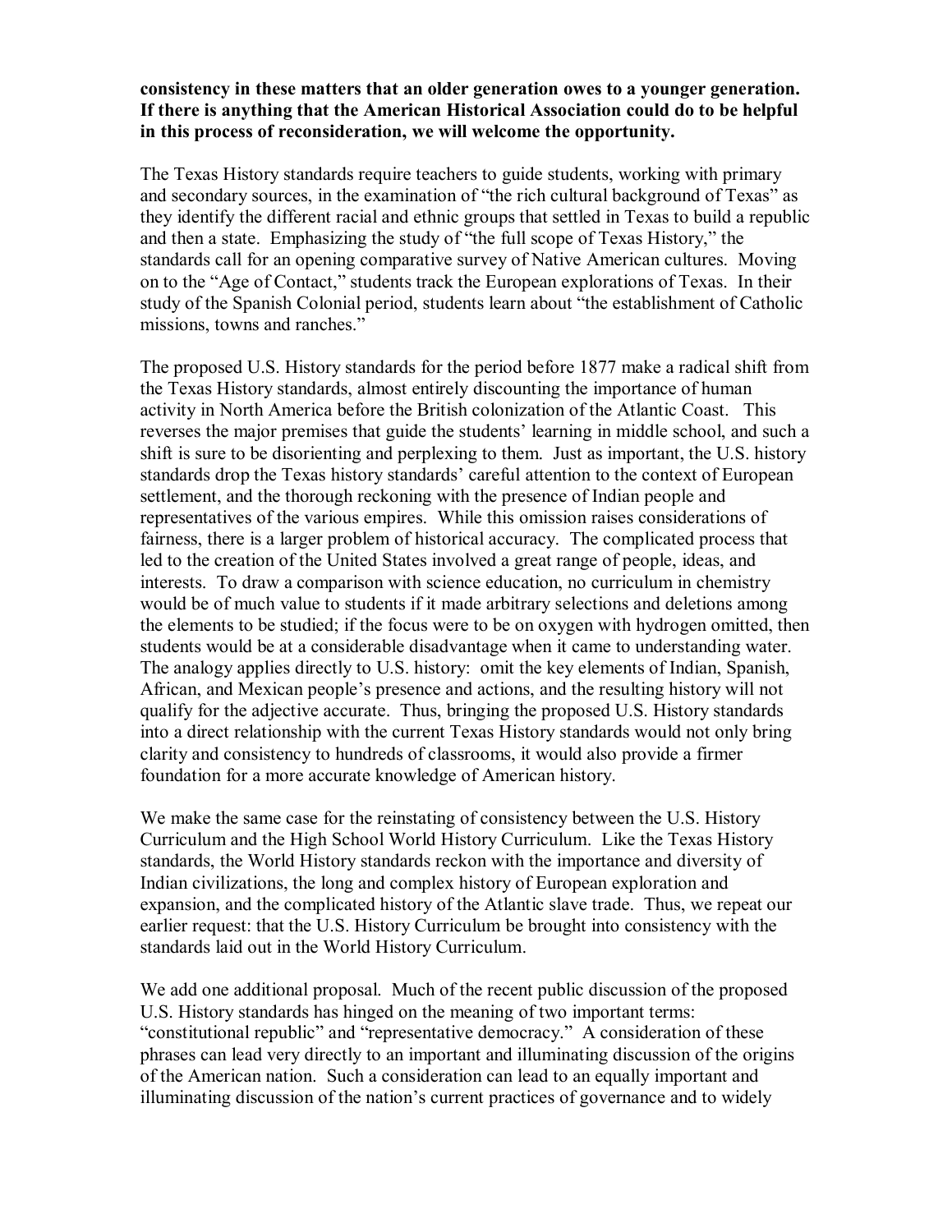varying appraisals, by citizens today, of those practices. The American Historical Association welcomes this opportunity to bring historical perspective to bear on debates and disputes that, in recent months, have generated more heat than light. Among our membership are many scholars who specialize in the history of the meanings assigned to both "democracy" and "republic," and a number of these scholars are committed to and skilled at engaging public audiences. The reflections of historians, who are often keen observers of public decision-making if rarely holders of office themselves, would be deepened and aided by conversations with public officials who are direct participants in these matters of responsible governance and public service. Therefore, we ask the Texas State Board of Education to join us in making the most of the extraordinary opportunity, presented by the recent controversy over the state's History Curriculum, to explore these important concepts and the power they have demonstrated to move Americans to action and reflection over the course of the nation's dynamic history. We all agree that public engagement with history is crucial and that public indifference to or boredom with history is the worst case scenario. The one clear advantage of controversy is that it lessens the grip of that indifference and boredom, presenting an opportunity that we should not pass up.

For decades, members of our profession have been hard at work, researching the history of this nation. This dedicated labor has produced riches of knowledge for teachers and students. And yet this harvest delivers the disadvantage of abundance: history teachers at every level are overwhelmed by a supply of worthwhile material that simply exceeds the capacity of a semester or school year. We recognize and appreciate that the Texas State Board of Education struggles with this happy dilemma, as, indeed, all teachers and professors do in every course. As we try to make the best choices in designating the individuals, events, and trends that are most important to young people's understanding of history, we would be well-advised to work in collaboration and not in opposition.

Yours,

Barbara D. Metcalf, President

Anthony T. Grafton, President-elect

Laurel Thatcher Ulrich, Immediate past president

David J. Weber, Vice President, Professional Division

Iris Berger Vice President, Research Division

Patricia Nelson Limerick, Vice President, Teaching Division

Cheryll Ann Cody Councilor, Teaching

Prasenjit Duara, Councilor At-Large

Sarah Maza, Councilor, Profession